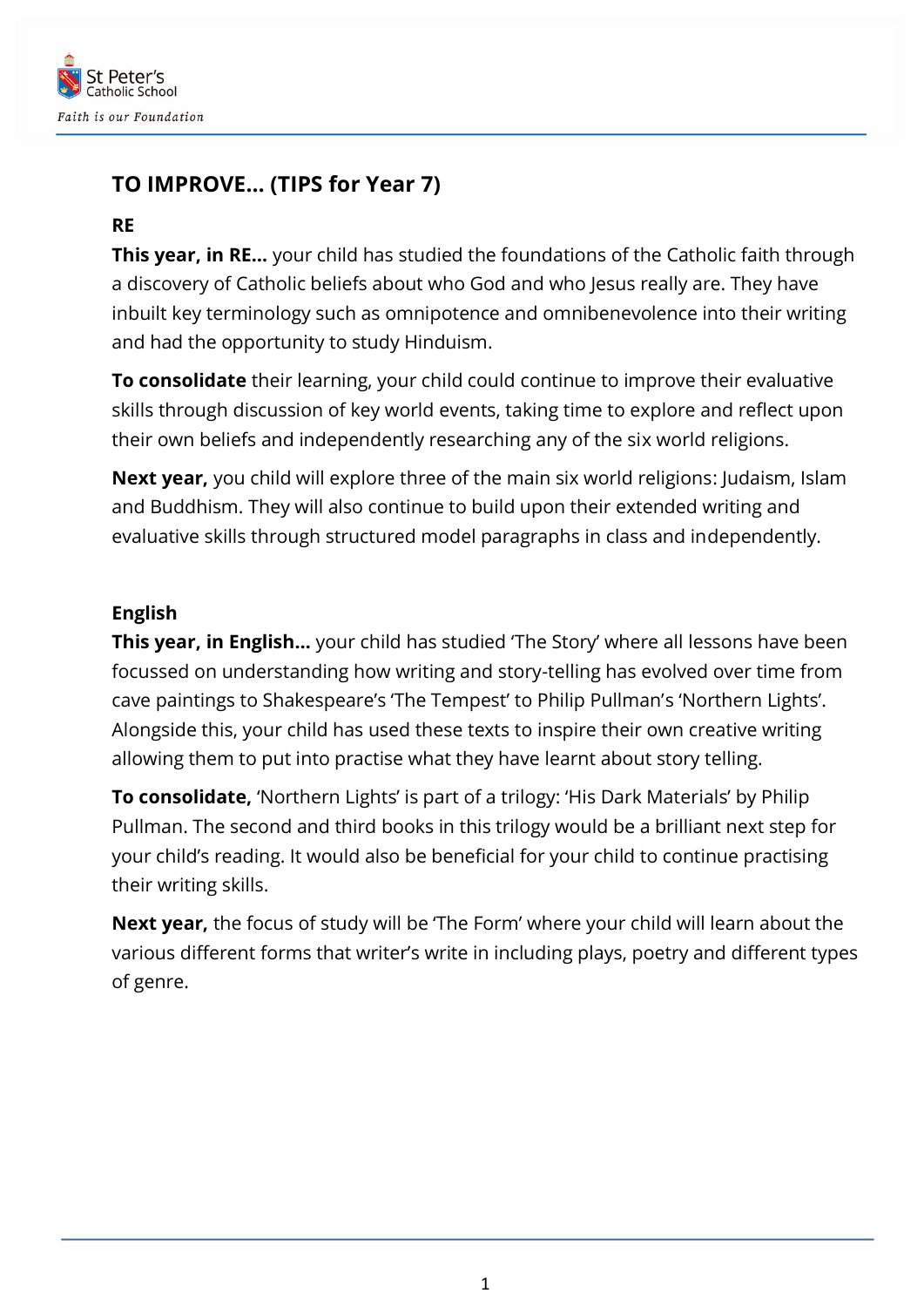

## **Maths**

**This year, in Mathematics…** your child has studied core aspects of the mathematics KS3 curriculum across number, algebra, geometry, probability and statistics. They will have been solving linear equations, manipulating algebraic expressions and delving deeper into topics that build upon their KS2 knowledge.

**To consolidate,** your child should recap and review their learning from this year by using our online learning platform Mathswatch and their most recent assessment feedback to improve on the aspects of mathematics relevant to them.

**Next year,** your child will build on the mathematical foundations set in Year 7 by exploring these core principles of mathematics in greater depth. They will revisit some key topic areas from Year 7, like algebraic manipulation, to review their understanding. They will also be exploring a new core aspect of maths: ratio.

### **Science**

**This year, in Science…** your child has begun their science education at St Peter's studying topics from across the 3 science disciplines. They have considered aspects of science from human reproduction to our understanding of the universe.

**To consolidate** their learning, they could spend time watching quality documentaries, there are lots available for free on iPlayer or listening to podcasts like "30 animals that made us smarter" that looks at how engineers are inspired by the living world.

**Next year**, they will build on their learning and hopefully get the chance to undertake more practical work. To prepare for this they could spend time attempting some of the "Kitchen Science" activities from the Science Museum.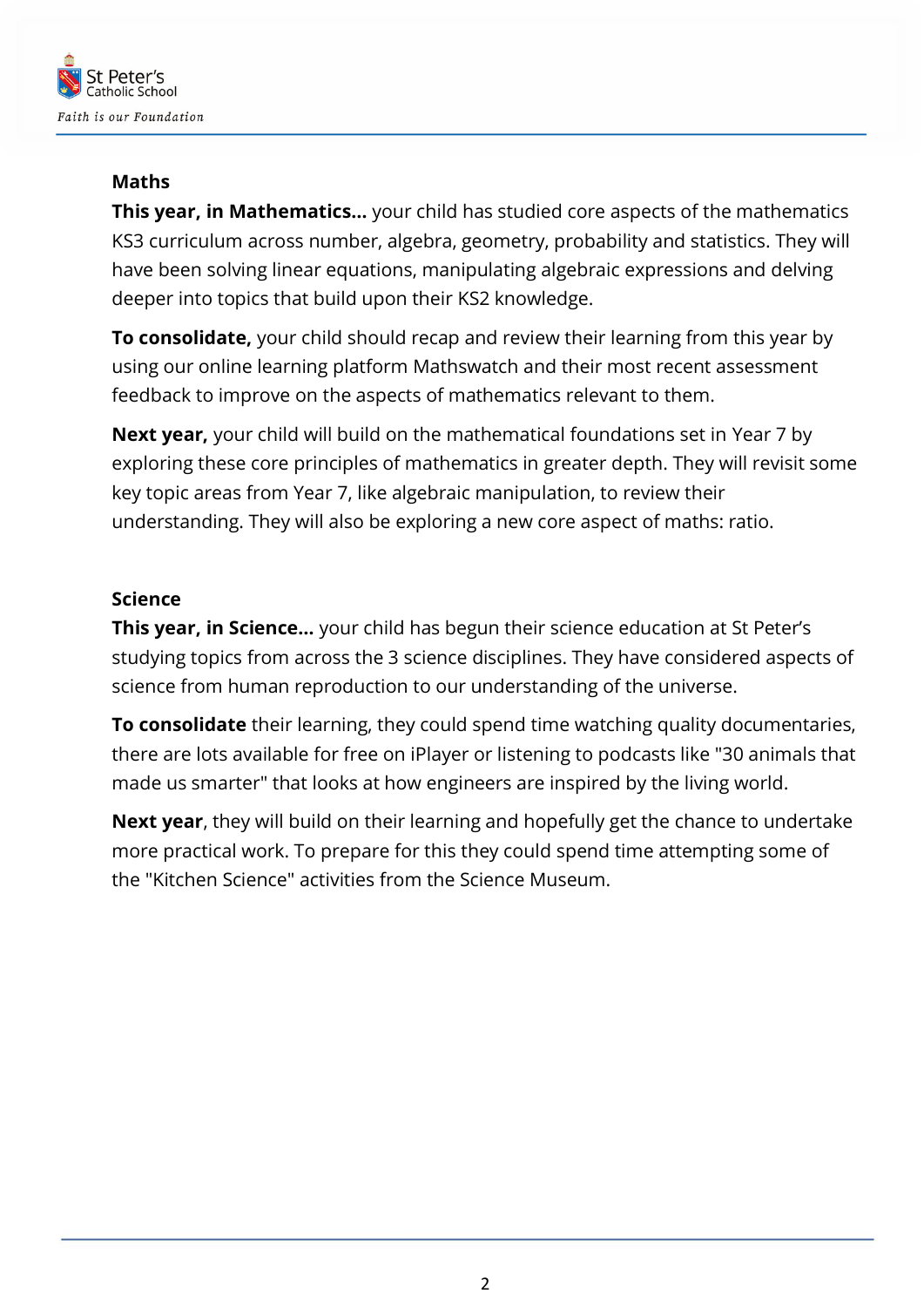

## **Geography**

**This year, in Geography…** your child has studied the work of a geographer, the United Kingdom, Earth's story, how ice changes the world, how we use our planet as a natural resource, Brazil as a NEE and the importance of weather and climate.

**To consolidate their learning,** your child could practise map skills including scale and direction, measuring distance, grid references, longitude and latitude, interpreting relief on OS maps using contours, spot heights and layered colouring. In terms of knowledge, they should read and watch a range media about geographical issues in the news such as climate change, plastics pollution and natural hazards.

**Next year,** your child will study population, coasts, global and development issues. They will also investigate how Asia is being transformed and the global economy. Therefore, keeping up to date about current affairs will help them prepare for this.

## **History**

**This year, in History…** your child has studied the Romans and Medieval England. They have learnt about historical concepts such as change, continuity and causation. They have also worked on extended writing and the use of primary and secondary sources.

**To consolidate**, your child could read more about the topics they have studied this year and those they will study next year. They can also listen to podcasts and watch historical documentaries.

**Next year,** your child will study the Renaissance, the Tudors, the Civil War, slavery, its abolition and campaigns for civil rights. Therefore, reading about these or visiting historical places from these periods would aid their understanding. Reading or watching the news to keep up with current affairs would also be advantageous.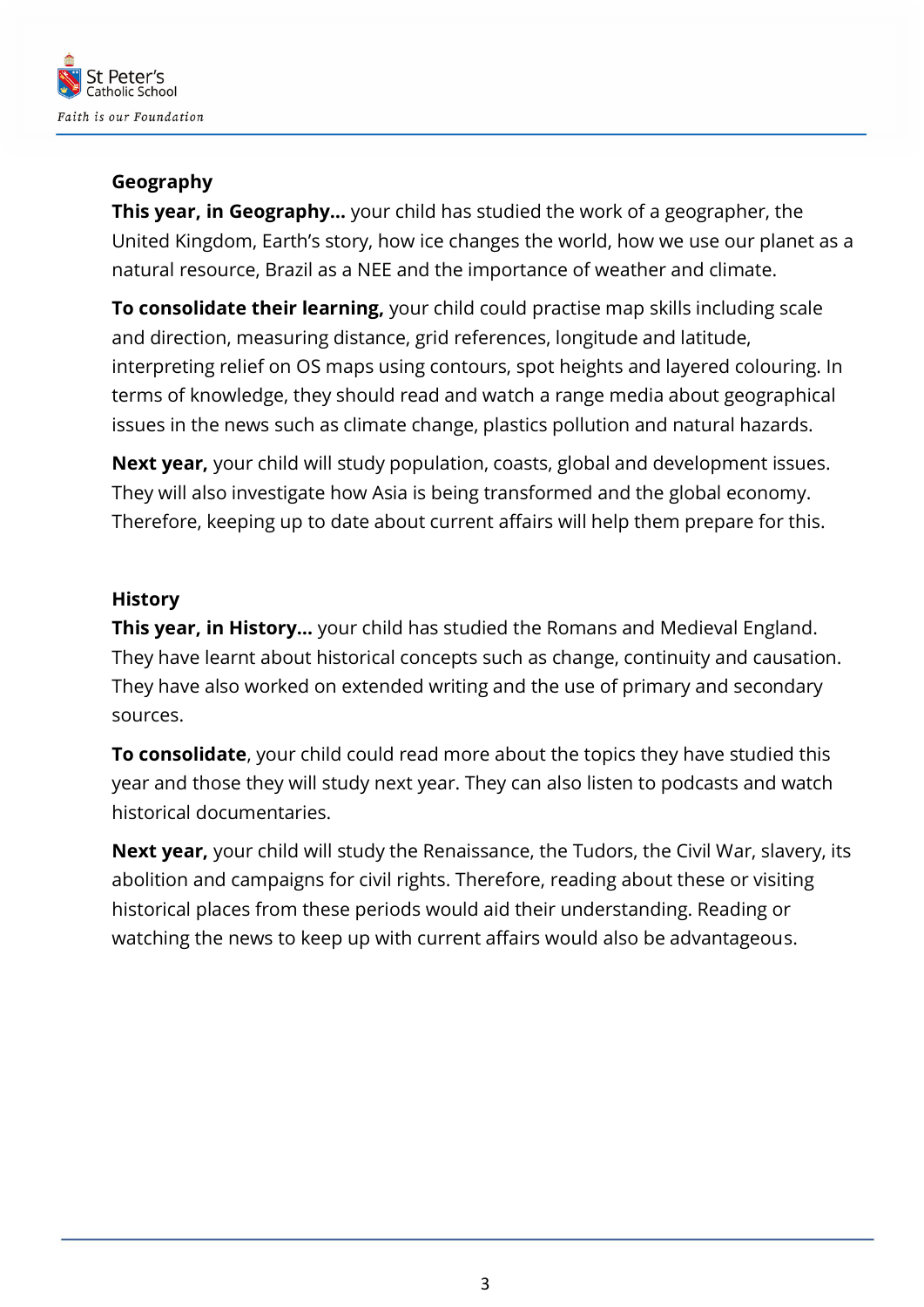

#### **MFL**

**This year, in Spanish/French…** your child has learnt to give personal information, talk about their family and pets and talk about their likes and dislikes regarding school and free time activities. They have also learnt to discuss healthy and unhealthy food options.

**To consolidate**, pupils could continue to revise vocabulary and structures using the knowledge organisers provided, as well as the study sets on Quizlet. They can also explore websites like Seneca Learning in Spanish, too, to revise the topics covered this year.

**Next year,** pupils will be learning to talk and write about the world around them: their house, their town and whether they like them or not, giving reasons for their opinions. They will discuss about what they already do to help the environment, and what they will do in the future, as well as their interests for future pathways and jobs.

#### **PE**

**This year, in PE…** your child has completed a range of activities including Athletics, Football, Basketball and Gaelic Football, as well as understanding the tactical demands of each sport. They have also completed a range of theoretical concepts which has highlighted the main themes that underpin physical education.

**To consolidate**, your child should continue to take part in a range of physical activity over the summer holidays. This will not only improve their physical fitness but also their mental well-being.

**Next year,** your child will take part in a wide range of sports with a specific emphasis on individual skills as well as teamwork and tactical awareness.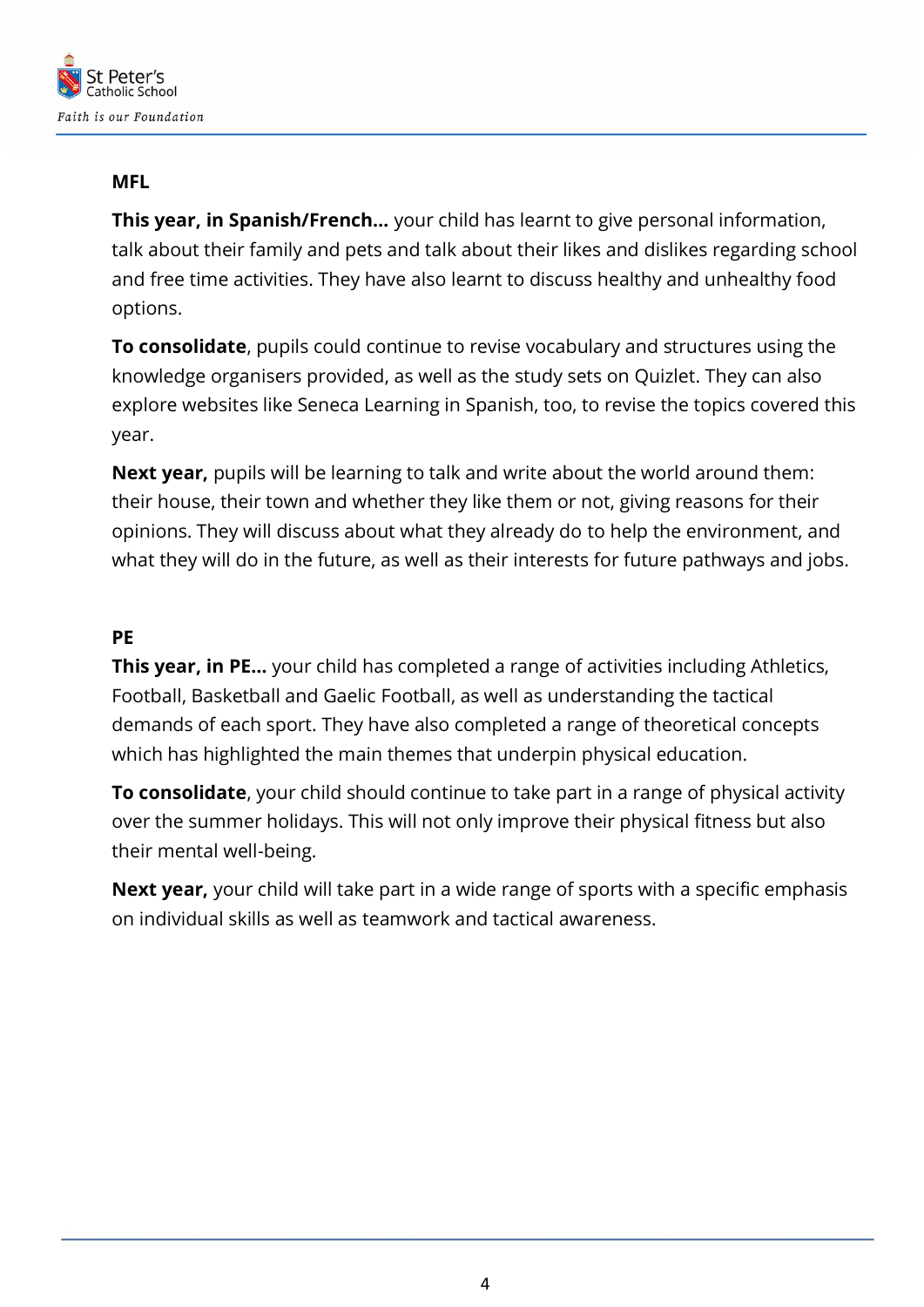

## **Music**

**This year, in Music…** your child has studied the Elements of Music, Instruments of the Orchestra, Rap music, how to use a software programme called Bandlab, a pentatonic project on the glockenspiels and have recently started to work on their ukulele skills.

**To consolidate,** your child could continue to extend their listening and elements of music skills by listening to a wide variety of different styles of music - right from medieval to current day! They could maintain a listening diary to keep a record of the different musical elements they can identify within different musical genres.

**Next year,** your child will study a range of practical musical skills and be able to transfer a lot of the theoretical skills covered this year into practical ones. They will be using the keyboards and focusing upon Blues music and creating a 4-chord song.

### **Drama**

**This year, Drama…** your child has watched The National Theatre's *Peter Pan*, and answered GCSE based questions on the performance of the actors. We have read *Our Day Out* by Willy Russell and explored the characters and situations they have found themselves in. They have also had the opportunity to start some practical work, learning about the basic physical and vocal skills an actor might use, as well as some non-naturalistic performance conventions such as still images and choral speech.

**To consolidate,** your child could watch as much live theatre as possible, and there is some great productions on the BB. They could theatre themselves, telling stories and working with others to practice their creativity.

**Next year**, your child will have Drama once a fortnight, and will study themes such as eating disorders, safe driving, the environment and homelessness. Therefore, keeping up with current affairs, reading about topics that interest them and developing their sense of being a good citizen will support their learning next year.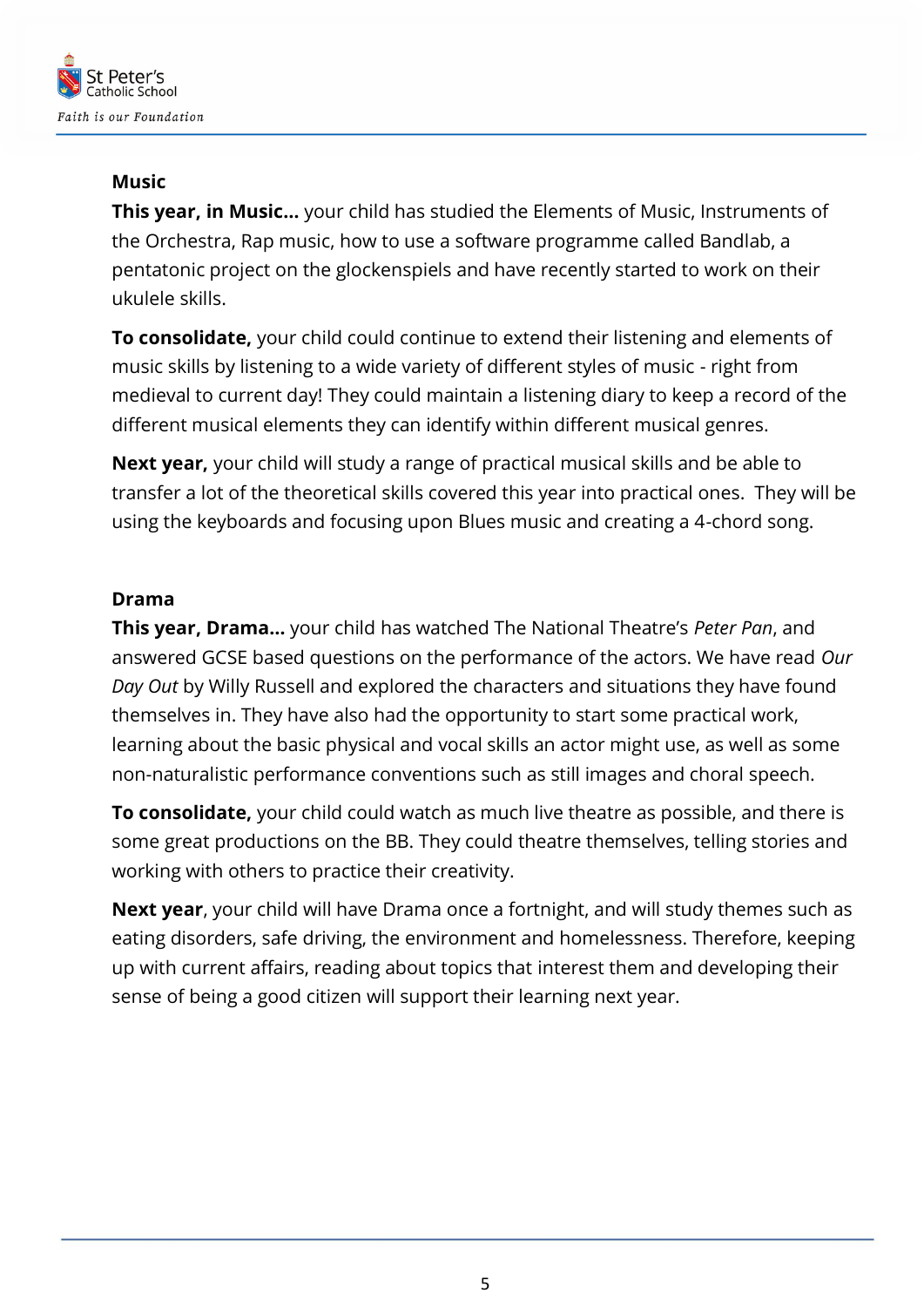

## **Computing**

**This year, in Computing…** your child has studied E-Safety and explored how to stay safe online and keep themselves protected. They have also studied different programming fundamentals and developed small applications using Scratch and Python programming. This has helped them understand the logic behind computer science as well as expanding their problem-solving skills.

**To consolidate**, your child could continue to access free resources online, such as [www.programiz.com](http://www.programiz.com/) and [www.w3schools.com](http://www.w3schools.com/) to continue to develop their understanding of programming. This will also allow your child to get creative with computers and produce their own small applications. To further advance their creative side they could also use free software such as iMovie or Windows MovieMaker to create their own short clips.

**Next year,** your child will continue to study programming fundamentals. They will also explore other areas of computing such as encryption, hardware and software, how to develop spreadsheets as well as the ethical side of computing such as E-Waste and E-Safety.

#### **Art**

**This year, in Art…** pupils have enjoyed more theory in their Art lessons. They have been limited by not having access to subject specific rooms.

**To consolidate**, the Art department would recommend over the summer pupils should be maintaining or working to build on their current level of ability by sketching things around them. They could use any media that they find exciting from pencil colours to more adventurous things like coffee or paints depending on what is available for them to use with permission.